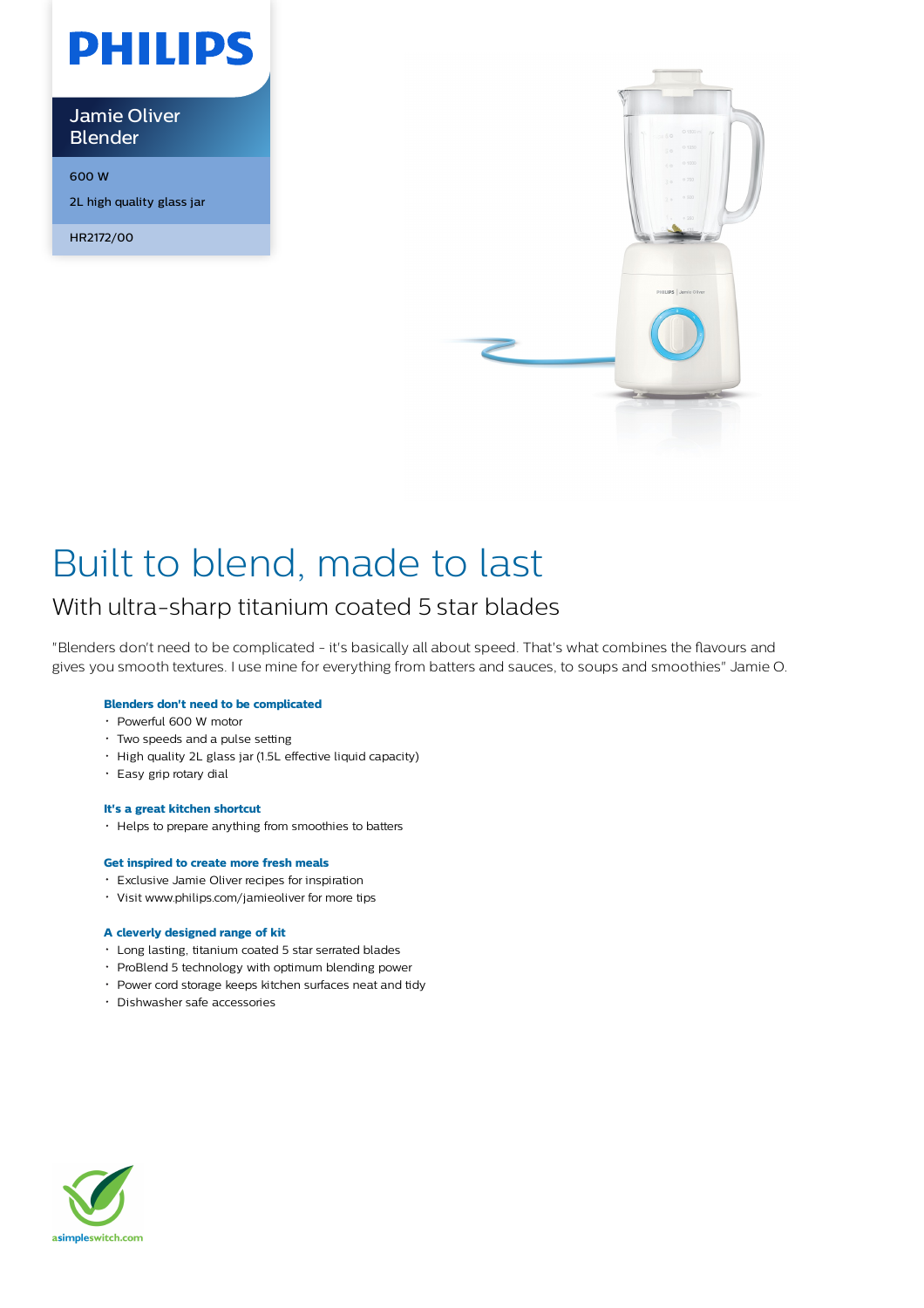# **Highlights**

#### **ProBlend 5 technology**



Innovative ProBlend 5 technology with optimum blending power ensures finely blended smooth results.

#### **Two speeds and a pulse setting**



This Philips Jamie Oliver appliance comes with a very simple to use rotary dial - select 1 for low speeds and 2 for maximum speeds. The Pulse setting is perfect for crushing ice or making sure that ingredients come together before blending.

#### **5 star serrated blades**



The new Philips Jamie Oliver blender features super hard titanium coated blades, which ensures that the serrated blades stay sharp for longer. Thanks to the 5 star blade, preparing batters, sauces and smoothies takes no time at all, so busy parents can feel confident they're putting healthy and delicious meals on the table every night of the week.

#### **Exclusive Jamie Oliver recipes**



Each product in the range of Jamie's Tools by Philips Jamie Oliver comes with exclusive recipes from Jamie to help prepare a range of easy, fresh dishes that all the family will love.

#### **High quality 2L glass jar**



This blender is a cut above the rest. The jar is made from thick glass rather than plastic, so it's strong and doesn't absorb smells or colours.

#### **Dishwasher safe accessories**



We know that you want to spend your time preparing, cooking and enjoying food rather than washing up! The accessories in the Philips Jamie Oliver range are therefore dishwasher safe.

### **Jamie's Tools**



"For me, it's about encouraging more people to enjoy cooking and to feel as comfortable and confident as possible using this kit. And, ultimately, I set out to design a range that I would be genuinely happy to have and use in my own kitchen. Every piece of kit from the Jamie's Tools range by Philips Jamie Oliver has a splash of lovely cornflower blue, the color I chose to match the clean retro shapes we've used. This stuff is meant to be shown off, not hidden away in cupboards."



#### **Philips Green Logo**

Philips Green Products can reduce costs, energy consumption and CO2 emissions. How? They offer a significant environmental improvement in one or more of the Philips Green Focal Areas – Energy efficiency, Packaging, Hazardous substances, Weight, Recycling and disposal and Lifetime reliability.